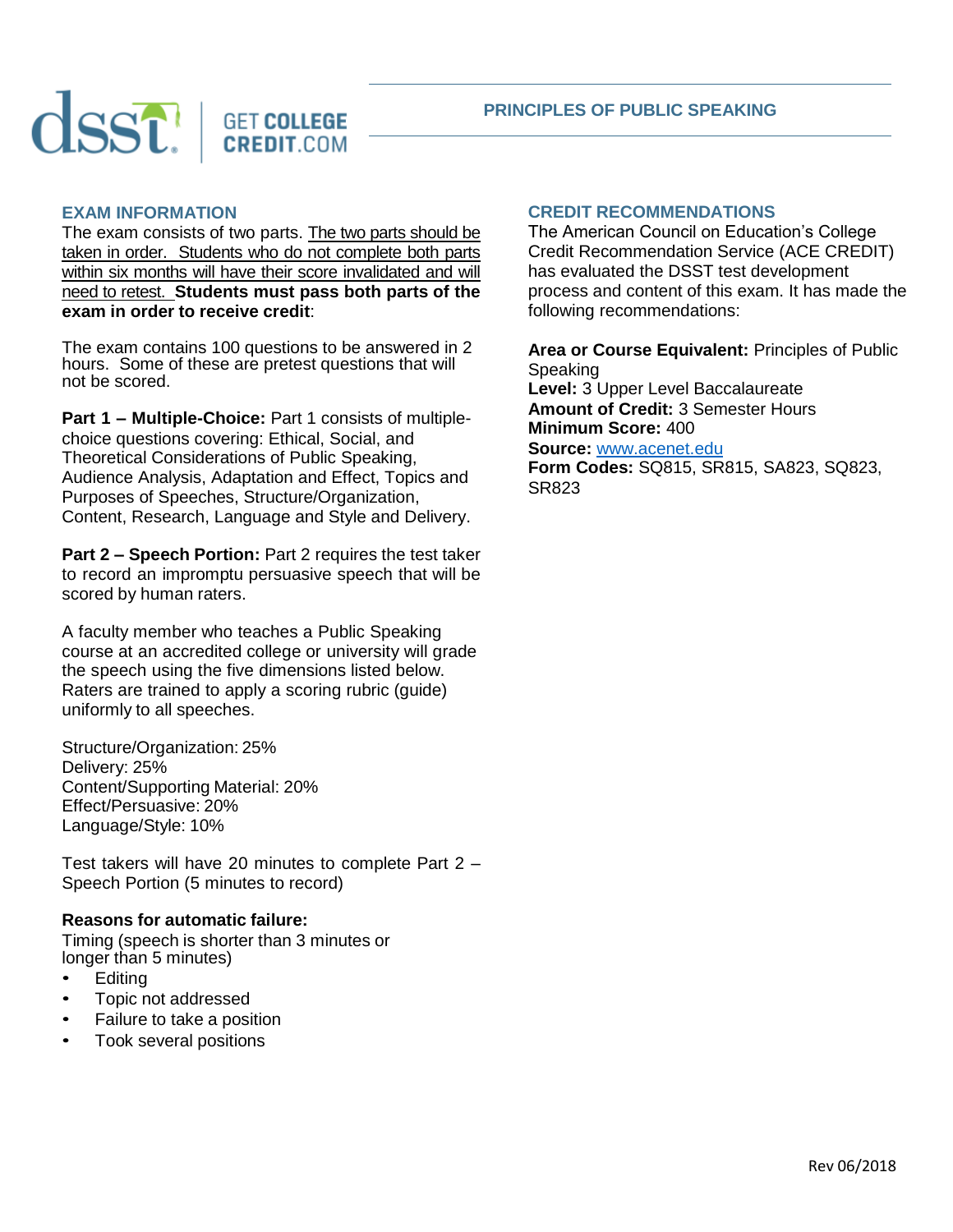# **EXAM CONTENT OUTLINE**

The following is an outline of the content areas covered in the examination. The approximate percentage of the examination devoted to each content area is also noted.

- **I. Ethical, Social, and Theoretical Considerations of Public Speaking – 9%** 
	- $\triangleright$  E.g. Free speech
- **II. Audience Analysis, Adaptation and Effect - 15%**
	- $\triangleright$  Analyzing the audience before, during, and after the speech

# **III. Topics and Purposes of Speeches – 9%**

 $\triangleright$  Formulating appropriate speech topics for specific purposes

### **IV. Structure/Organization – 17%**

 $\triangleright$  E.g. "the hook", structuring introductions, bodies, and conclusions

# **V. Content – 17%**

 $\triangleright$  E.g. Recognizing/using argument, reasoning and evidence

# **VI. Research – 11%**

 $\triangleright$  Using reference materials/ finding appropriate sources in speech preparation

### **VII.Language and Style – 9%**

 $\triangleright$  Using language appropriate for a public speech

### **VIII. Delivery – 13%**

 $\triangleright$  E.g. articulation, voice, pronunciation, body language, and media

# **REFERENCES**

Below is a list of reference publications that were either used as a reference to create the exam, or were used as textbooks in college courses of the same or similar title at the time the test was developed. You may reference either the current edition of these titles or textbooks currently used at a local college or university for the same class title. It is recommended that you reference more than one textbook on the topics outlined in this fact sheet.

You should begin by checking textbook content against the content outline provided before selecting textbooks that cover the test content from which to study.

Sources for study material are suggested but not limited to the following:

- 1. Griffin, Cindy L. (2018). *Invitation to Public Speaking.* Cengage Learning, 6 th edition.
- 2. Hamilton, Cheryl (2015). *Essentials of Public Speaking.* Cengage Learning, 6 th edition.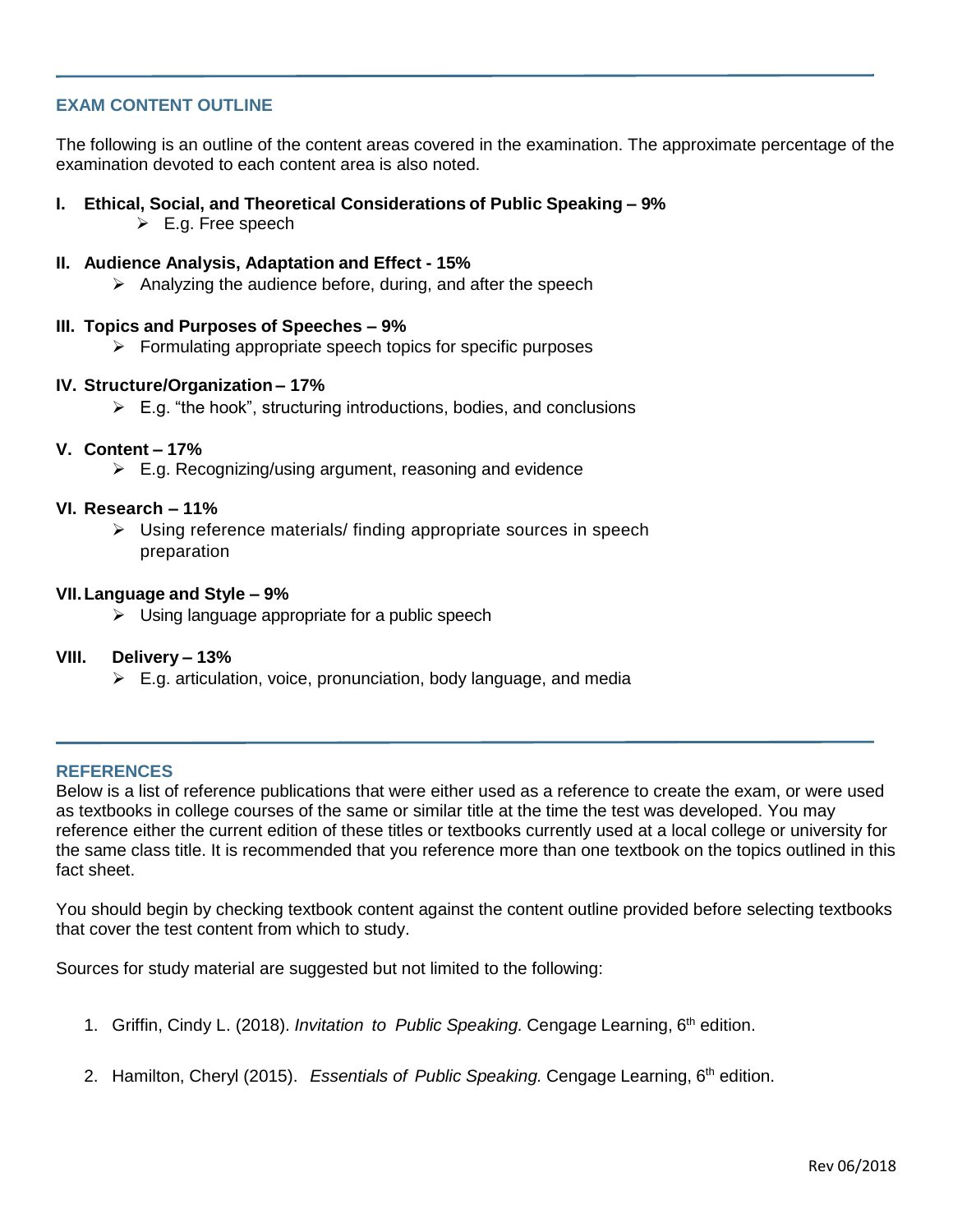- 3. Jaffe, Clella (2016). *Public Speaking: Concepts and Skills for a Diverse Society.* Cengage Learning, 8 th edition.
- 4. Lucas, Stephen E. (2014). *The Art of Public Speaking*. McGraw Hill, 12<sup>th</sup> edition.

# **SAMPLE QUESTIONS**

All test questions are in a multiple-choice format, with one correct answer and three incorrect options. The following are samples of the types of questions that may appear on the exam.

- 1. In both classical and contemporary views of public speaking, primary attention is given to which of the following?
	- a. Style of the speech
	- b. Substance or content of the speech
	- c. Delivery of the speech
	- d. Organization of the speech
- 2. A speech divided into the three main divisions of animal, vegetable, and mineral would be best organized according to which of the following patterns?
	- a. Temporal
	- b. Cause-effect
	- c. Topical
	- d. Problem-solution
- 3. Speaker credibility refers most closely to which of the following?
	- a. Persuasiveness
	- b. Effectiveness
	- c. Emotional appeal
	- d. Believability
- 4. In his famous "Liberty or Death" speech, Patrick Henry said:

"For my own part, I consider it as nothing less than a question of freedom or slavery; and in proportion to the magnitude of the subject ought to be the freedom of the debate. It is only in this way that we can hope to arrive at truth, and fulfill the great responsibility, which we hold to God and our country. Should I *keep back my opinions at such a time, through fear of giving offense, I should consider myself as guilty of treason towards my country and of an act of disloyalty toward the Majesty of Heaven, which I revere above all earthly kings."*

This excerpt provides an example of Henry's attempt to do which of the following?

- a. Establish the truth of his proposition
- b. Establish his credibility
- c. Present his opponents' arguments in a bad light
- d. Provide the audience with arguments to use against the alternative views they would hear from other speakers
- 5. The assumption that a person who is competent in one field is also competent in another field is referred to as which of the following?
	- a. Halo effect
	- b. Matching hypothesis
	- c. Social exchange hypothesis
	- d. Self-fulfilling prophecy